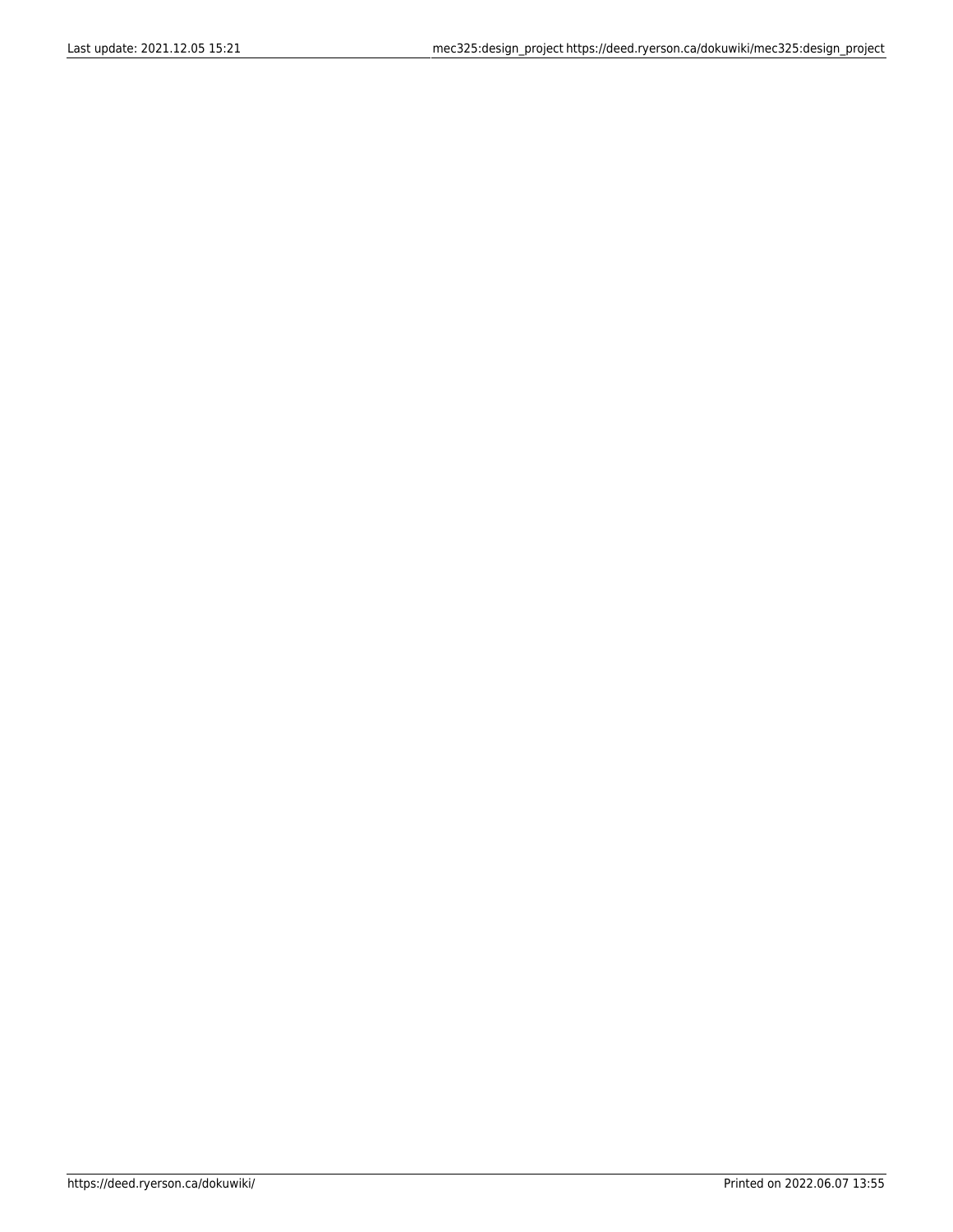This page explains the semester-long team design project.

# <span id="page-2-0"></span>**Establishing Design Teams**

Just as in industry, you will be assigned to a design team. Teams will typically have 4 or 5 members. Team membership will be announced in Week 3.

Furthermore, you will take a [personality temperament indicator](https://deed.ryerson.ca/dokuwiki/teaching:using_salustri_s_pti)  $1$ <sup>1</sup> to assess your personality style during Week 1 (the exact deadline is in the [Weekly Schedule\)](https://deed.ryerson.ca/dokuwiki/mec325:weekly_schedule). The results of these tests will be used to form the design teams.

Once the teams have been assigned, you should:

- read the design notes on [problem analysis](https://deed.ryerson.ca/dokuwiki/design:problem_analysis) in the [Design Roadmap](https://deed.ryerson.ca/dokuwiki/design:design_roadmap).
- meet as a team and hold a [kickoff meeting](https://deed.ryerson.ca/dokuwiki/design:kickoff_meeting) for your project.

Your **team number** is very important. It consists of your section number followed by the team number within the section. So team 3 in section 1 is team 0103; and team 2 in section 4 is team 0402. Make sure you know your team number.

# <span id="page-2-1"></span>**Project Description**

All teams in a given section will do the same project. By section, links to project design briefs are given below:

| <b>SECTION(S) PROJECT</b> |                                                  |
|---------------------------|--------------------------------------------------|
| 1, 8                      | Automobile Tire-Changing System                  |
| 2, 5                      | <b>Incapacitate Human Carrying System</b>        |
| $ 3,11\rangle$            | <b>Affordable Water Harvesting</b>               |
| 6                         | <b>Hospital Room Patient Movement</b>            |
| 17                        | <b>All-Terrain Mobility Aid</b>                  |
| ۱g                        | Assistive Transport of Children When Walking     |
| 10                        | <b>Leaf Management</b>                           |
| $ 12\rangle$              | <b>Water Disaster Escape Life-Support System</b> |

# <span id="page-2-2"></span>**Project Deliverables**

The deliverables of a project are those "concrete" things that must be presented to a client (in this case, the instructors) to constitute a completed project. This section describes those deliverables.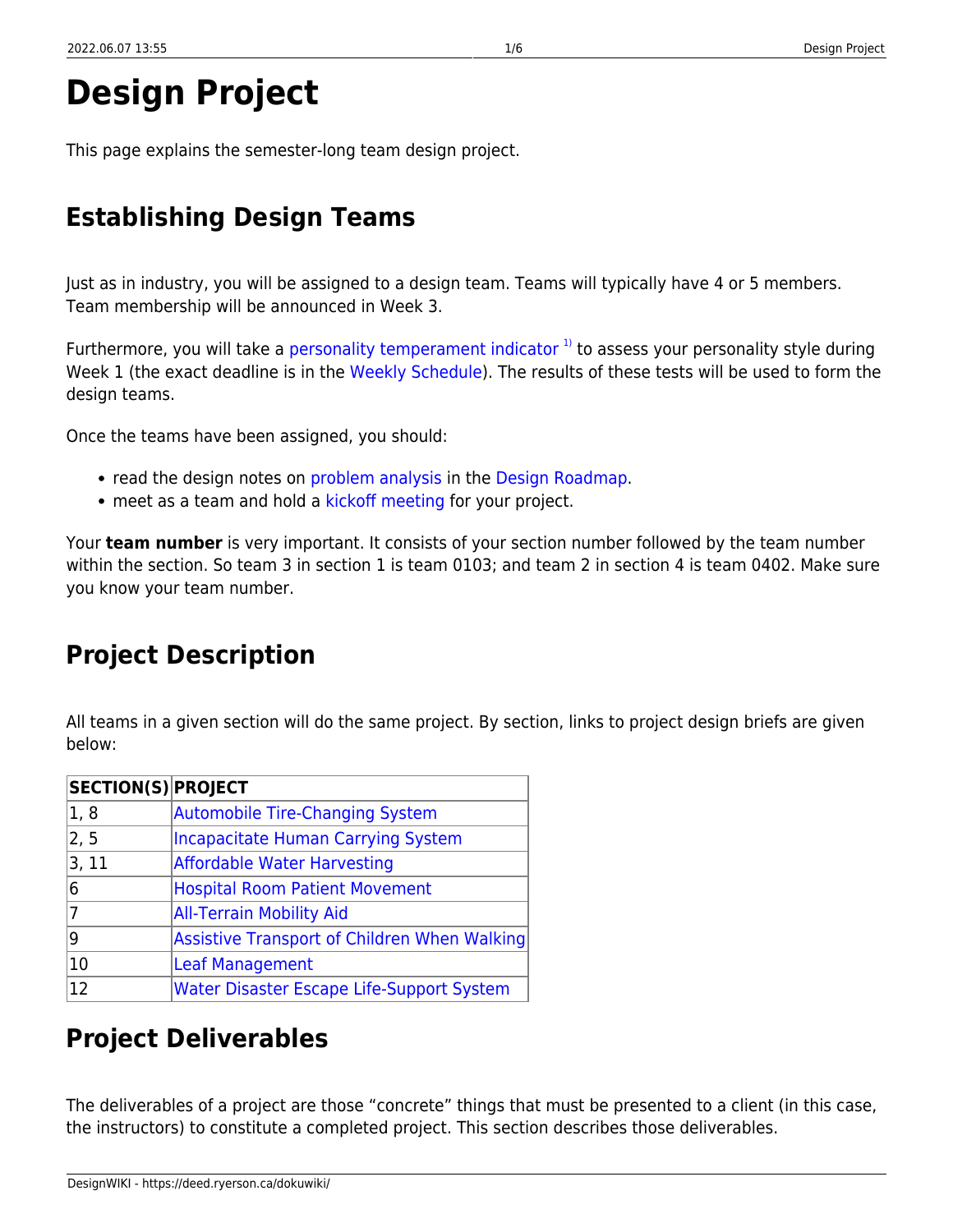### **A complete project includes all the documents listed in the table below.**

Templates for the various reports are available in the [Project Reporting Templates](https://drive.google.com/drive/folders/1RjjXAmRqMHlS1RQLTfyqm04YFY1IKyVz?usp=sharing) folder.

Each team will keep all these deliverables in a single [Google Shared Folder](https://deed.ryerson.ca/dokuwiki/teaching:google_shared_folder).

Reports should be written as technical documents targeted at upper management and technical staff, not a sales or marketing tool to convince prospective customers to "buy" your product.

See the page on [Grading Team Reports](https://deed.ryerson.ca/dokuwiki/teaching:grading_team_reports) for details of how grading is performed.

The format (including fonts, colours, pagination, headers & footers, etc.) is very important. **The report format must not be changed**. I will apply [deductions and penalties](https://deed.ryerson.ca/dokuwiki/teaching:salustri_s_grading_policy#deductions_and_penalties) for changes to the report format.

The whole project will require several documents, as listed in the table below. You may update, refine, and correct these documents throughout the semester such that the final set of all documents by the end of the semester are as good as you can make them.

At the end of the semester, the Executive Summary, PRS, PAS, PCS, and Appendices will be graded by the instructor.

| <b>DELIVERABLE</b>             | <b>NAMING SCHEME</b>                                     | <b>APPROX DUE DATE<sup>2)</sup></b> |
|--------------------------------|----------------------------------------------------------|-------------------------------------|
| <b>Team Contract</b>           | <b>SSTT Team Contract MEC325 YYYY</b>                    | Week 4                              |
| Kanban Board                   | SSTT Kanban Board MEC325 YYYY                            | every week                          |
| <b>WDF</b>                     | SSTT WDF MEC325 YYYY                                     | Weeks 4, 5, 10, and $14$            |
| Milestone 1 (PRS)              | SSTT PRS MEC325 YYYY                                     | Weeks 5 and 14                      |
| Milestone 2 (PAS and PCS) YYYY | SSTT PAS MEC325 YYYY and SSTT PCS MEC325                 | Weeks 11 and 14                     |
| <b>Executive Summary</b>       | SSTT Executive Summary MEC325 YYYY                       | Week 14                             |
| Detailed Design                | <b>SSTT DDS MEC325 YYYY</b>                              | Week 14                             |
| Appendices                     | SSTT Appendices MEC325 YYYY                              | Weeks 5, 11, and 14                 |
| <b>CAD Files</b>               | SSTT PPPP.XYZ                                            | Week 14                             |
| <b>Online Design Journals</b>  | SID Surname MEC325-SS YYYY Design Journal Weeks 3 and 14 |                                     |

## **NOTES**

- Team number format: SSTT where SS is your section and TT is your team number. For instance, 0804 is Team 4 in Section 8.
- YYYY is the full year; e.g., 2019.
- PPPP is a descriptive part or assembly CAD file name; XYZ is whatever suffix Solidworks adds by default. These names can be as long as necessary, but try to keep them as short as you can.
- SID is your full student number.
- SS is your section number. If your schedule says MEC325-041 then you're in section 04.
- Read about how to use [Google Shared Folder](https://deed.ryerson.ca/dokuwiki/teaching:google_shared_folder)s.
- Read about [Salustri's grading policy](https://deed.ryerson.ca/dokuwiki/teaching:salustri_s_grading_policy) and [deductions and penalties.](https://deed.ryerson.ca/dokuwiki/teaching:salustri_s_grading_policy#deductions_and_penalties)
- <span id="page-3-0"></span>You are encouraged to use internal links in your Google Docs and PDFs. However, note that links in a Google Doc to other Google Docs will **not** be translated correctly when you convert to PDF within Google Docs itself.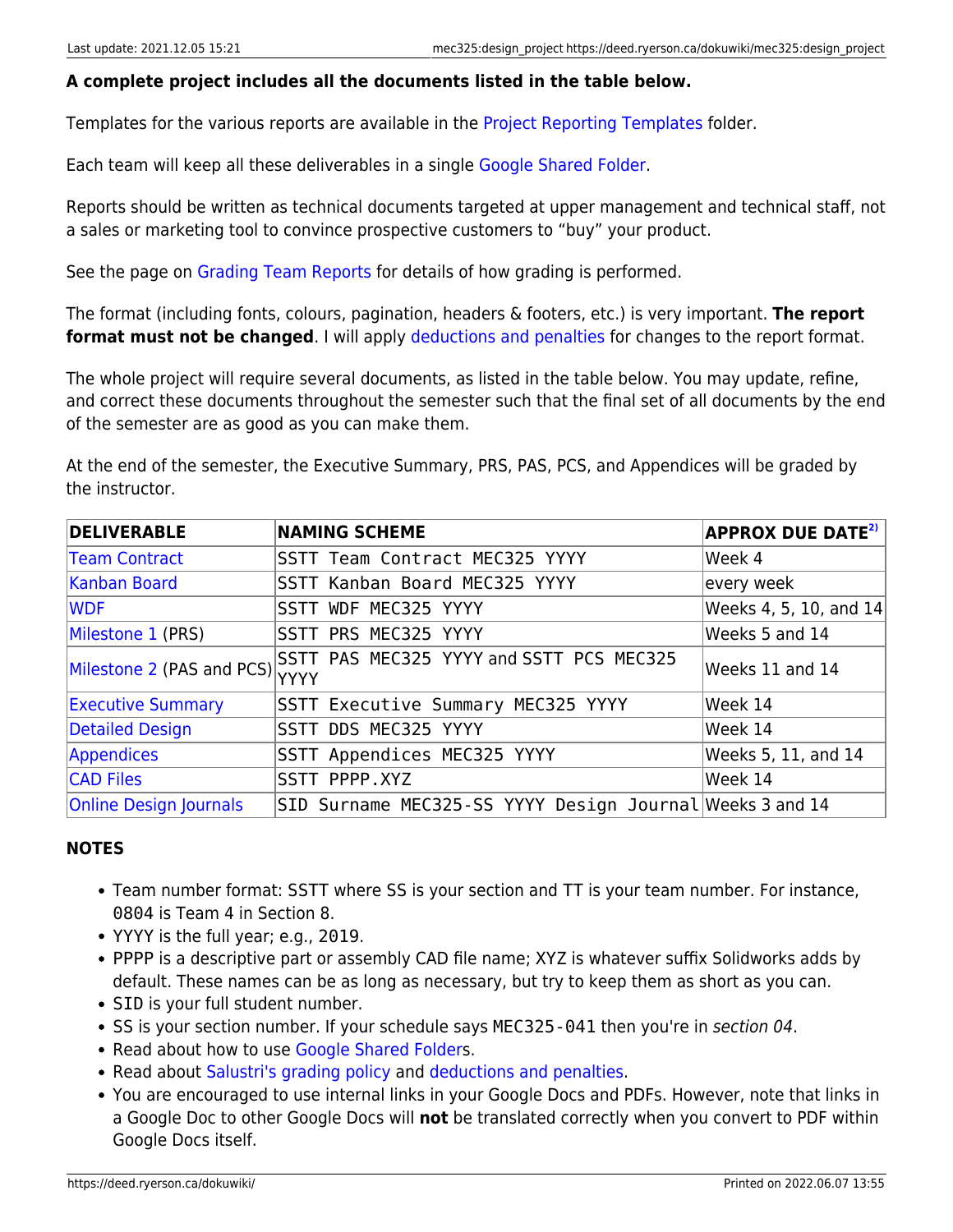## <span id="page-4-0"></span>**Milestone 1**

Milestone 1 covers [Problem Analysis](https://deed.ryerson.ca/dokuwiki/design:problem_analysis).

Deliverables for each step are described in the wiki pages for each step, which you can find in the [Design](https://deed.ryerson.ca/dokuwiki/design:design_roadmap) [Roadmap.](https://deed.ryerson.ca/dokuwiki/design:design_roadmap)

A complete Milestone 1 includes:

- a properly named and shared PRS document,
- a properly named and shared Appendices document,
- a properly named PDF of the above documents, stored in your team's Shared Google Folder,
- a Turnitin report of the PRS document, stored in your team's Shared Google Folder,
	- (One team member can upload the PRS PDF to the LMS, wait for the Turnitin report, then download that report and store it in the Shared Google Folder.)
	- $\circ$  (The name of the Turnitin report would be the same as the PRS PDF with Turnitin added to the filename.)
- completion of the corresponding tab of the [WDF,](https://deed.ryerson.ca/dokuwiki/design:wdf) which should already be in your Shared Google Folder.

The Turnitin report is due within 48 hours after the deadline for the Milestone, to accommodate foreseeable delays by Turnitin.

# <span id="page-4-2"></span><span id="page-4-1"></span>**Milestone 2**

Milestone 2 covers [System Design](https://deed.ryerson.ca/dokuwiki/design:system_design) and [Concept Design.](https://deed.ryerson.ca/dokuwiki/design:concept_design)

Deliverables for each step are described in the wiki pages for each step, which you can find in the [Design](https://deed.ryerson.ca/dokuwiki/design:design_roadmap) [Roadmap.](https://deed.ryerson.ca/dokuwiki/design:design_roadmap)

A complete Milestone 2 includes:

- a properly named and shared PAS document,
- a properly named and shared PCS document,
- a properly named and shared Appendices document,
- if you changed the contents of the PRS, you must have a revised PRS document available too,
- properly named PDFs of the above documents, stored in your team's Shared Google Folder,
- Turnitin reports of the PAS and PCS documents, stored in your team's Shared Google Folder,
	- (One team member can upload the PDFs to the LMS, wait for the Turnitin reports, then download those reports and store them in the Shared Google Folder.)
	- $\circ$  (The name of the Turnitin report would be the same as the PDF with Turnitin added to the filename.)
- completion of the MS2 tab of the [WDF,](https://deed.ryerson.ca/dokuwiki/design:wdf) which should already be in your Shared Google Folder.

<span id="page-4-3"></span>The Turnitin report is due within 48 hours after the deadline for the Milestone, to accommodate foreseeable delays by Turnitin.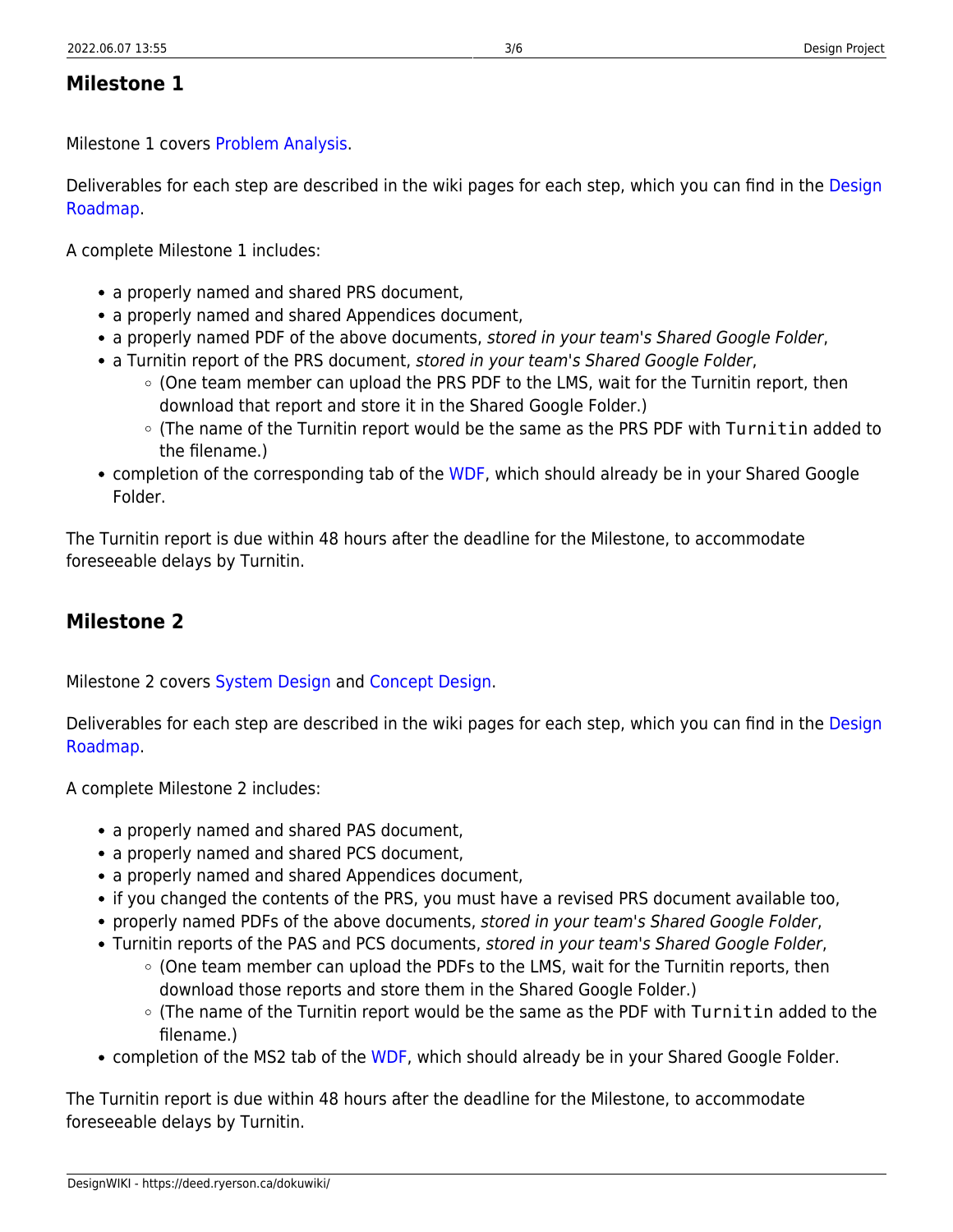## <span id="page-5-0"></span>**Executive Summary**

Refer to the [reporting guide](https://deed.ryerson.ca/dokuwiki/design:reporting_guide) for general guidelines on writing reports.

A complete Executive Summary includes:

- a summary of design brief,
- a brief review of the existing interventions (the "competition" from your [situation scan](https://deed.ryerson.ca/dokuwiki/design:situation_scan)),
- a summary of your team goals (from your [situation scan\)](https://deed.ryerson.ca/dokuwiki/design:situation_scan),
- a review of key requirements of your intervention,
- a full page sketch of your refined final concept, and
- a summary of the highlights of your detailed design.

The executive summary can be no longer than 7 pages total (cover page, team declaration page, and five pages of text as outlined above).

Use full paragraphs in this deliverable; do **not** use Extended Point Form.

Do not have any references in your Executive Summary.

## <span id="page-5-5"></span><span id="page-5-1"></span>**Detailed Design Specification**

The [Detailed Design Specification](https://deed.ryerson.ca/dokuwiki/design:detailed_design_specification) for the materials required for this component of the project.

## <span id="page-5-2"></span>**References**

References in [ASME format](https://libraryguides.missouri.edu/mae/asmecitation) are expected in the [PRS](https://deed.ryerson.ca/dokuwiki/design:prs), [PAS](https://deed.ryerson.ca/dokuwiki/design:pas), [PCS,](https://deed.ryerson.ca/dokuwiki/design:pcs) and [DDS](https://deed.ryerson.ca/dokuwiki/design:dds) reports. The templates for each of these reports has a section for References.

## <span id="page-5-6"></span><span id="page-5-3"></span>**Appendices**

## <span id="page-5-4"></span>**Appendix 1**

Solidworks Drawings - a set of working drawings of your product, sufficient to allow someone to actually assemble it.

- Insert drawings into your report in landscape mode, ensuring correct aspect ratio.
- The first drawing(s) would be assembly drawing(s) and bill of materials (including off-the-shelf as well as custom parts).
- Subsequent pages include detailed drawings of all custom parts.
- Because you are typically limited to A-size sheets, you may put the bill of materials on a separate page, after the assembly drawings but before the parts drawings.
	- $\circ$  NOTE: Your project may be such that it is not possible to draw the whole assembly drawing or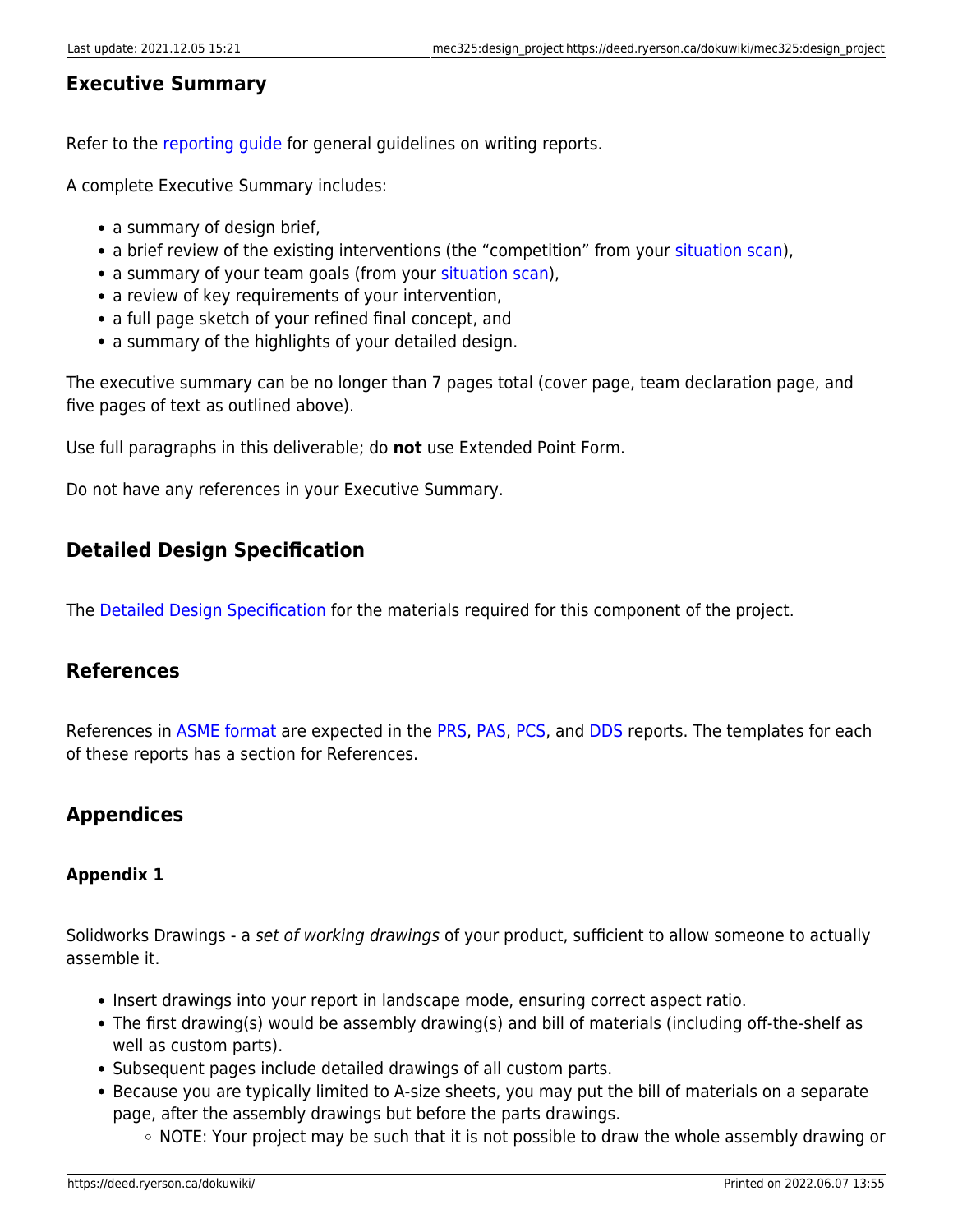all of the detailed parts. In this case, you are expected to do as much as you can. The instructor will assess whether what you have provided is sufficient.

- NOTE: Off the shelf parts that you found online and that are listed in the bill of materials must include a citation to a reference in your References that provides a URL reference.
- Each drawing **must** have the name of the draftsperson who created it.
- The CAD Drawings in this appendix are NOT "figures" and so are NOT captioned.

### <span id="page-6-0"></span>**Appendix 2 etc.**

Whatever other ancillary material you need to demonstrate and justify your design, such as data sheets on components you found on the web or in hard-copy catalogues, or for calculations you wish to include about how you designed your product (e.g. calculating forces, loads, velocities, component sizes, etc.)

## <span id="page-6-1"></span>**Report tips**

### **Update documents frequently**

Since all documents will be reviewed at the end of the semester, a team should feel free to continually update their reports until the final deadline per the Weekly Schedule.

### **Length of the report**

Irrelevant. It must be as long as necessary and no longer. Being concise requires effort; make sure you put in that effort.

### **Writing style**

We're engineers. We don't do "style." We want factual, dry, simple, easy to read reports. Like a [Vulcan](https://en.wikipedia.org/wiki/Vulcan_(Star_Trek)) would write. The design is hard enough to understand; you mustn't make the reader's job even harder by using difficult language.

Keep is short and simple, and keep it as precise as possible.

You **can** write "we" if it's obvious from the context who "we" are. Otherwise, use "the team." You can refer to individual team members by their surnames without titles $3$ 

### **The report must demonstrate that**

you followed the Roadmap correctly and

justified your decisions.

Example: You spend 2 hours working on an idea that ends up being removed from the final design. You must (a) count those hours, and (b) briefly describe (a couple of sentences is enough) that work in an appropriate discussion section of the report.

### **Unnecessary material is BAD**

To include any unnecessary material will be considered an error.

Example: If you're designing a stapler, you don't need to include a whole page about the history of stapling unless there's some specific information that directly informs/justifies decisions you made in your project.

<span id="page-6-2"></span>Example: do not explain what the Roadmap process is; we already know.